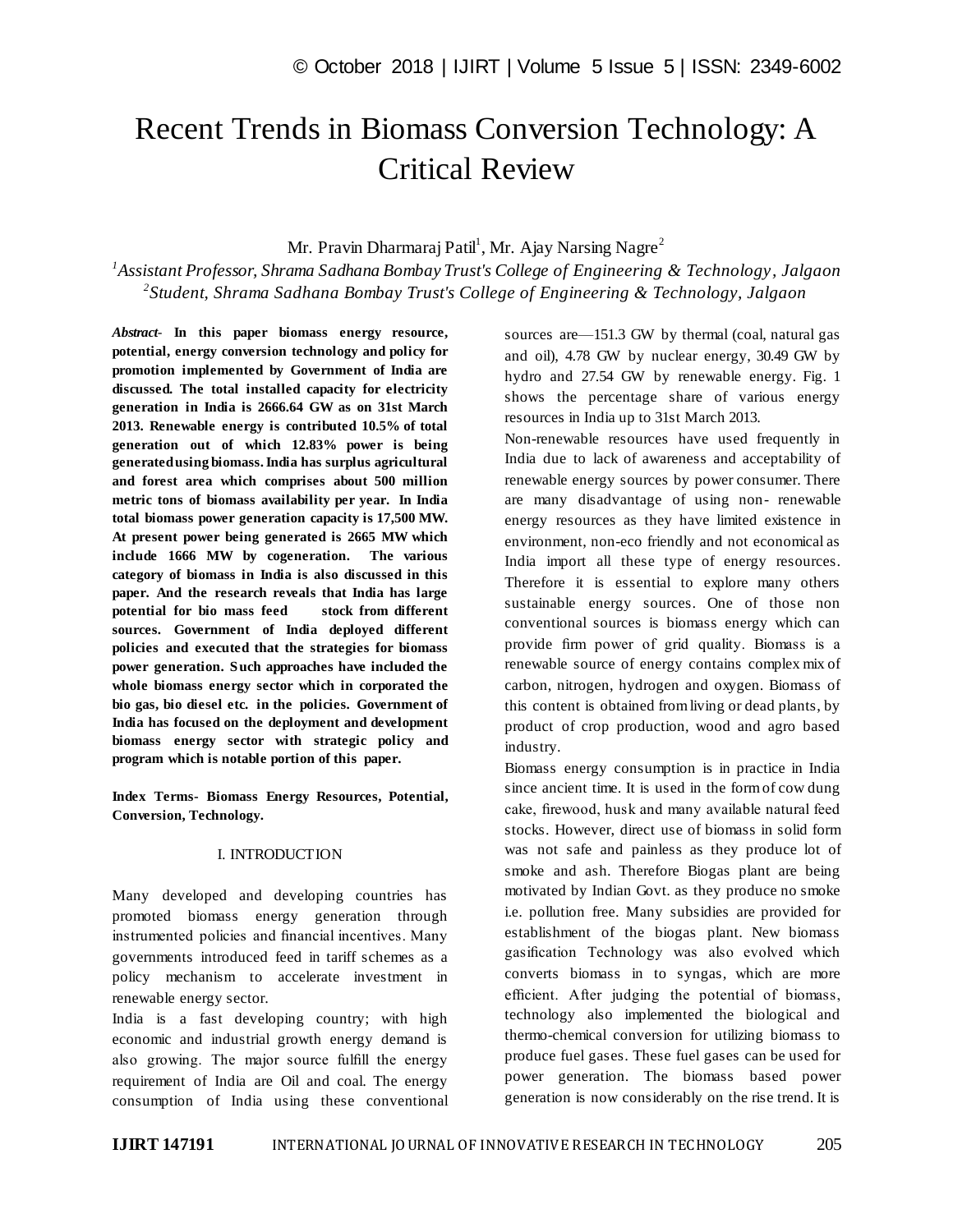mainly because power demand is increasing in rural area also and less option for alternative fuel. It has been fundamental now to provide energy by biomass for the development of civilization. In present scenario, global warming, decrement of resources and other international issues have led to the decision of sustainable development. And in power sector use of renewable energy like biomass is the need one of the major green source.

Hydro **E** Thermal New & Renewable **E Nuclear** 



Fig. 1. Percentage share of various energy resources in India upto 31st March 2013.

Larger population of India lives in rural area. According to census 2011, 68.84% population of India lives in rural area. There are 0.638 millions villages in India, therefore to plan for electrification in villages; biomass will be vital option as a renewable source of energy. Ministry of New and Renewable Energy Sources (MNERS) has proposed to reach total 4324.22 MW of power generation based on biomass power and gasification as well as co-generation. MNRE, Govt. of India, has taken initiative like central financial assistance and fiscal incentives for promoting the use of bio-energy from agro residues, plantations and from various waste of urban and industries. MNRE is using the methodology for providing the subsidies based on cogeneration and generation by biomass gasification.

In this paper, state wise biomass potential of India is identified. The various category of biomass in India and their conversion processes are also presented briefly. This paper has discussed the scope, potential and scenario of implementation biomass power in India. Policy regarding providing the subsidies for biomass power in India is mentioned. Government of India has focused on the deployment and development biomass energy sector with strategic policy and program which is notable portion of this communication.

# II. AVAILABLE BIOMASS RESOURCES IN INDIA

Biomass is defined as bio residue available by water based vegetation, forest or organic waste, by product of crop production, agro or food industries waste. Various biomass resources are available in India in different form. They can be classified simply in the way they are available in nature as: grasses, woody plants, fruits, vegetables, manures and aquatic plants. Algae and Jatropha are also now used for manufacturing bio-diesel. Core distinct sources of biomass energy can be classified as residue of agricultural crop, energy plantation and municipal and industrial waste.

## III. INSTALLED POTENTIAL OF BIOMASS ENERGY IN INDIA

Total renewable energy based power generation was achieved 94,125 MW up to 31st March 2013. Out of which wind power contribute 52.20%, small hydro power 20.98%, biomass power 18.63%, cogeneration bagasse 5.31% and waste to energy contribute 2.88%. MNRE is promoting Biomass Gasifier based power plants for producing electricity using locally available biomass resources. These power plants are installed in rural areas where surplus biomass such as tiny wood chip, rice husk, arhar stalks, cotton stalks and other agro-residues are available to meet the unmet demand of electrical energy interlaid for lighting, water pumping and microenterprises counting telecom towers etc. Various projects related to biomass power generation are installed in various state of India for fulfill energy requirement by biomass gasification. The leading state for biomass power projects are Chhattisgarh, Uttar Pradesh, Maharashtra, Andhra Pradesh and Tamil Nadu. The states which have taken position of leadership of baggase cogeneration projects are Andhra Pradesh, Karnataka, Maharashtra, Tamil Nadu and Uttar Pradesh. In baggase cogeneration we use waste of sugar mills known as baggase (The dry pulpy residue left after the extraction of juice from sugar cane, used as fuel for electrical energy generators by gasification technology) by co generation sugar mill improve their audit of energy.

MNRE has installed 130 biomass power projects this is total aggregate to 999.0 MW and 158 bagasse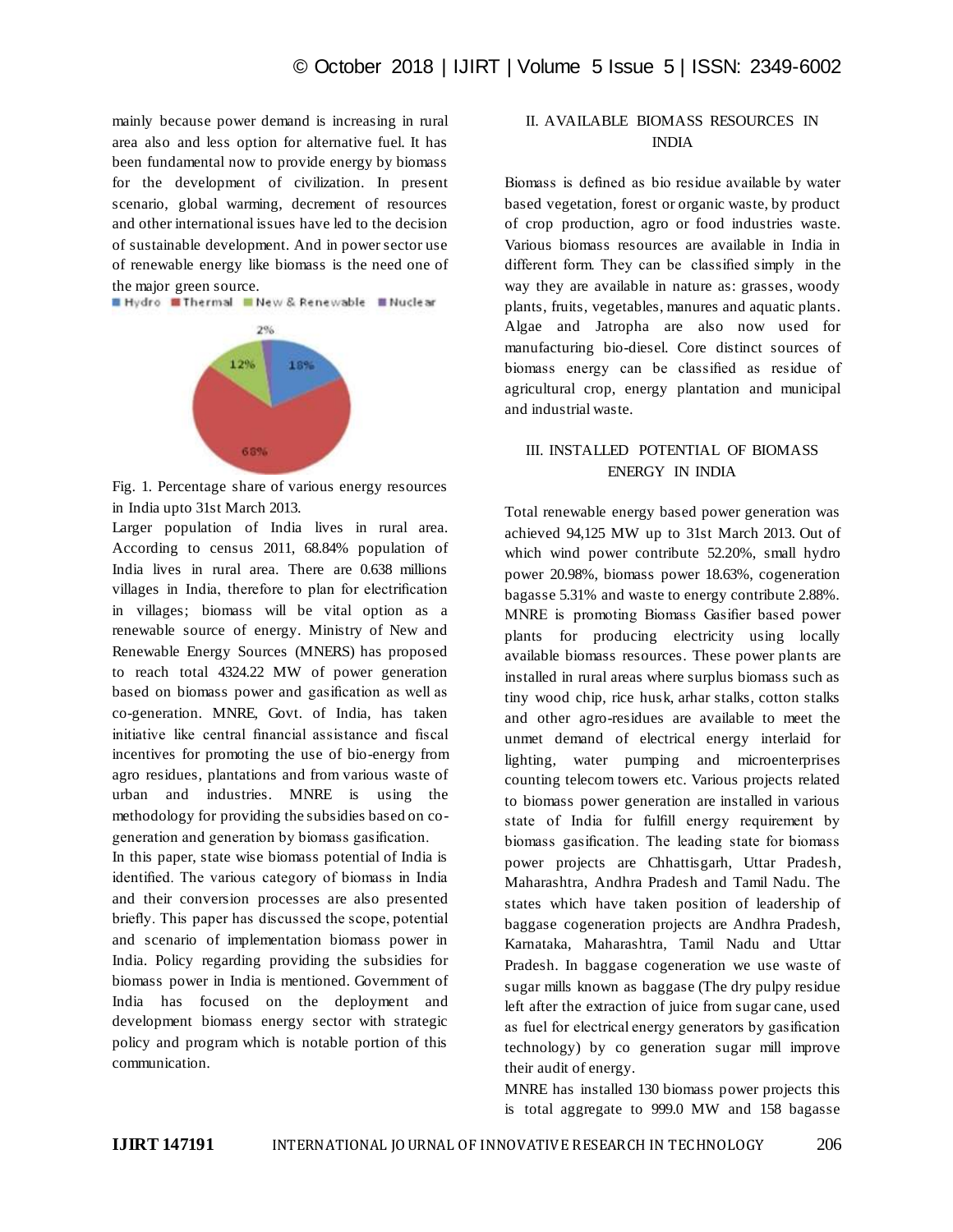cogeneration projects in sugar mills with additional capacity which aggregate to 1666.0 MW power to feed the grid. In addition, around 30 biomass power projects aggregating to about 350 MW are under various stages of execution. Approximately 70 Cogeneration projects are under implementation with surplus capacity aggregating to 800 MW.

The contribution of bio-energy to the total primary energy consumption in India is over 27%, mainly because biomass is used in a significant way in rural areas. Total contribution to bio-energy is 25,245 MW in power generation. However, the contribution of biomass to power production in India is less than 2%—currently, biomass comprises only about 3601 MW of installed capacity, out of a total of 17,500 MW of total biomass power installed capacity (May 2013).

# IV. BIOMASS ENERGY CONVERSION **TECHNOLOGIES**

It is clear from the potential of biomass in India that various feedstocks are available for conversion to the bio-fuels as well as for power generation applications. The variety of processes exists for biomass conversions are depends on the type and quantity of biomass feedstock, environment and economic conditions etc. Conversion of biomass to energy is undertaken using two main process technologies: thermo-chemical and biochemical/biological. Mechanical extraction (with esterification) is the third technology for producing energy from biomass, e.g. rapeseed methyl ester (RME) bio-diesel. The thermal conversion processes consist of pyrolysis, biomass gasification, combustion and liquefaction.

## *A. Thermochemical Conversion*

Three main processes are used for the thermochemical con- version of biomass i.e. combustion, gasification and pyrolysis.

## *a. Combustion*

Combustion is the burning of biomass in air, and it is used to convert the chemical energy stored in biomass into heat energy, mechanical power and also in electricity by different process and devices e.g. furnaces, stoves, steam turbines, boilers, etc. It is possible to burn any type of biomass but in practice combustion is feasible only for biomass with a moisture content less than 50%, unless the biomass is pre-dried. High moisture content biomass is better suited to biological conversion processes.

The scale of combustion plant ranges from very small scale (e.g. for domestic heating) up to large-scale industrial plants in the range 100–3000 MW. Cocombustion of biomass in coal-fired power plants is an especially attractive option because of the high conversion efficiency of these plants. Net bio-energy conversion efficiencies for biomass combustion power plants range from 20% to 40%. The higher efficiencies are obtained with systems over 100 MWe or when the biomass is co- combusted in coal-fired power plants. One heat engine cycle, the Stirling cycle, uses combustion to provide shaft power directly but the development of the cycle is presently limited to small power outputs.

## *b. Gasification*

Gasification is the conversion of biomass into a combustible gas mixture by the partial oxidation of biomass at high temperatures, typically in the range 800–900 LC. The low calorific value (CV) gas produced can be burnt directly or used as a fuel for gas engines and gas turbines. The application of this produced gas can be used as a feedstock (syngas) for the production of chemicals like methanol. One promising concept is the biomass integrated gasification/ combined cycle (BIG/CC), where gas turbines convert the gaseous fuel to electricity with a high overall conversion efficiency. An important advantage of BIG/CC systems is that the gas is cleaned before being combusted in the turbine, allowing more compact and less costly gas cleaning equipment to be used, as the volume of gas to be cleaned is reduced. The combination of gasification and combustion ensures high conversion efficiency, producing net efficiencies of 40–50% for a plant of 30–60 MWel capacity.

The produced syngas from biomass is used for the production of methanol and hydrogen, which can be considered as fuels for transportation and others. In the methanol production, either oxygen blown or hydrogen indirect gasification process are preferred in production of methanol and the higher value CV gas (typically  $9-11$  MJ  $\frac{1}{4}$  N m3) are produced by these processes.

```
c. Pyrolysis
```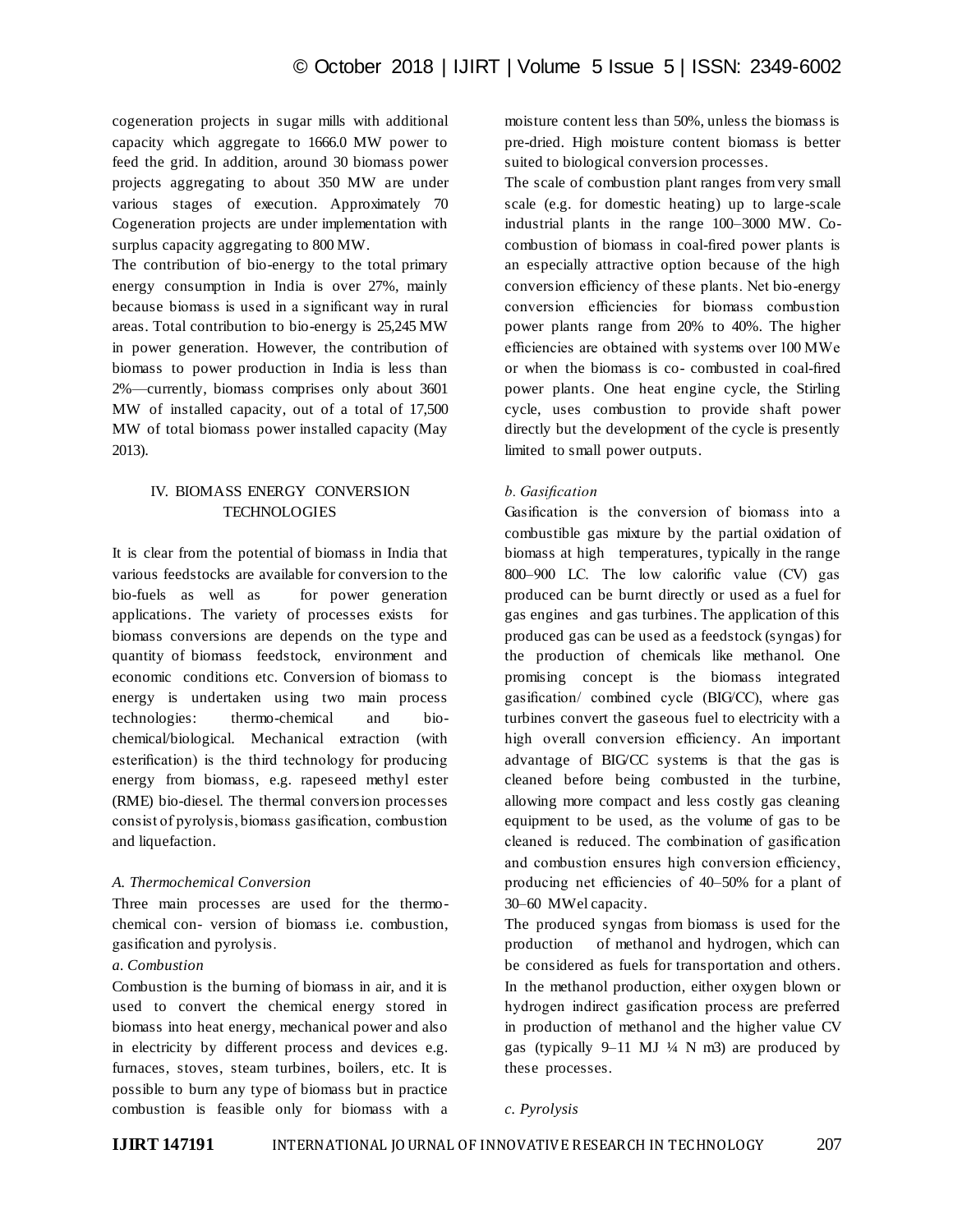Pyrolysis is the conversion of biomass to liquid (biooil or bio- crude), solid and gaseous fractions, by heating the biomass in the absence of air to around 500 LC. Pyrolysis can be used to produce bio-oil if flash pyrolysis is used, enabling the conversion of biomass to bio-crude with an efficiency of up to 80%. The bio-oil can be used in engines and turbines and its use as a feedstock for refineries is also being considered. But there are some problems which are still there to overcome such as corrosivity, less thermal stability. Upgrading bio-oils by lowering the oxygen content and removing alkalis by means of hydrogenation and catalytic cracking of the oil may be required for certain applications.

#### *B. Bio-chemical conversion*

Two main processes are used, fermentation and anaerobic digestion, together with a lesser-used process based on mechanical extraction/chemical conversion.

#### *a. Fermentation*

Fermentation is used commercially on a large scale in various countries to produce ethanol from sugar crops (e.g. sugar cane, sugar beet) and starch crops (e.g. maize, wheat). The biomass is ground down and the starch converted by enzymes to sugars, with yeast then converting the sugars to ethanol. Purification of ethanol by distillation is an energy-concentrated step, with about 450 l of ethanol being produced by 1000 kg of dry corn. Solid residue obtained from this process can be given to cattle to feed and bagasse which is obtained from sugar cane can be used for next gasification or as a fuel for boilers.

The conversion of lingo cellulosic biomass (such as wood and grasses) is more complex, due to the presence of longer-chain polysaccharide molecules and requires acid or enzymatic hydrolysis before the resulting sugars can be fermented to ethanol. Such hydrolysis techniques are currently at the pre-pilot stage.

## *b. Anaerobic digestion*

In Anaerobic digestion (AD) organic material is directly converted to a gas which is termed as biogas. It is a mixture of mainly methane and carbon dioxide with small quantities of other gases such as hydrogen sulphide. The biomass is converted in anaerobic environment by bacteria, which produces a gas with

an energy of about 20–40% of the lower heating value of the feedstock. AD is a commercially proven technology and is widely used for treating high moisture content organic wastes, i.e. 80-90% moisture. Biogas can be used directly in spark ignition gas engine and gas turbines and can be upgraded to higher quality i.e. natural gas quality, by the removal of CO2. The overall conversion efficiency can be 21%. As with any power generation system using an internal combustion engine as the prime mover, waste heat from the engine oil and water-cooling systems and the exhaust could be recovered using a combined heat and power system.

## *C. Mechanical extraction*

Extraction is a mechanical conversion process in which oil is produced from the seeds of various biomass crops such as ground- nuts, cotton, etc. The process produces not only oil but also a residual solid or 'cake', which is suitable for animal fodder. Three tons of rapeseed is required per ton of rape-seed oil produced. Rapeseed oil can be processed further by reacting it with alcohol using a process termed esterification to obtain.

# V. INDIAN BIOMASS ENERGY CONVERSION POLICY

In recent years, India's energy consumption has been increasing at a relatively fast rate due to population and economic growth. With rapid urbanization and improving standards of living for millions of Indian households, the demand is likely to raise a lot. Therefore, Govt. of India is now making various planning and policies in energy sector. Since Sustainable Development is now the key target of the world, therefore Renewable Energy Resources are considering for power generation. Ministry of New & Renew- able Energy of India has developed many project and policies in this field and promoting to adopt these methodologies by providing various subsidies and incentives.

In the 12th five year plan period government is allocating total Rs. 46.00 crores for biomass Gasifier scheme which includes the promotional and other administrative activities.

Programs implementation during 12th five year plan period has included the following components: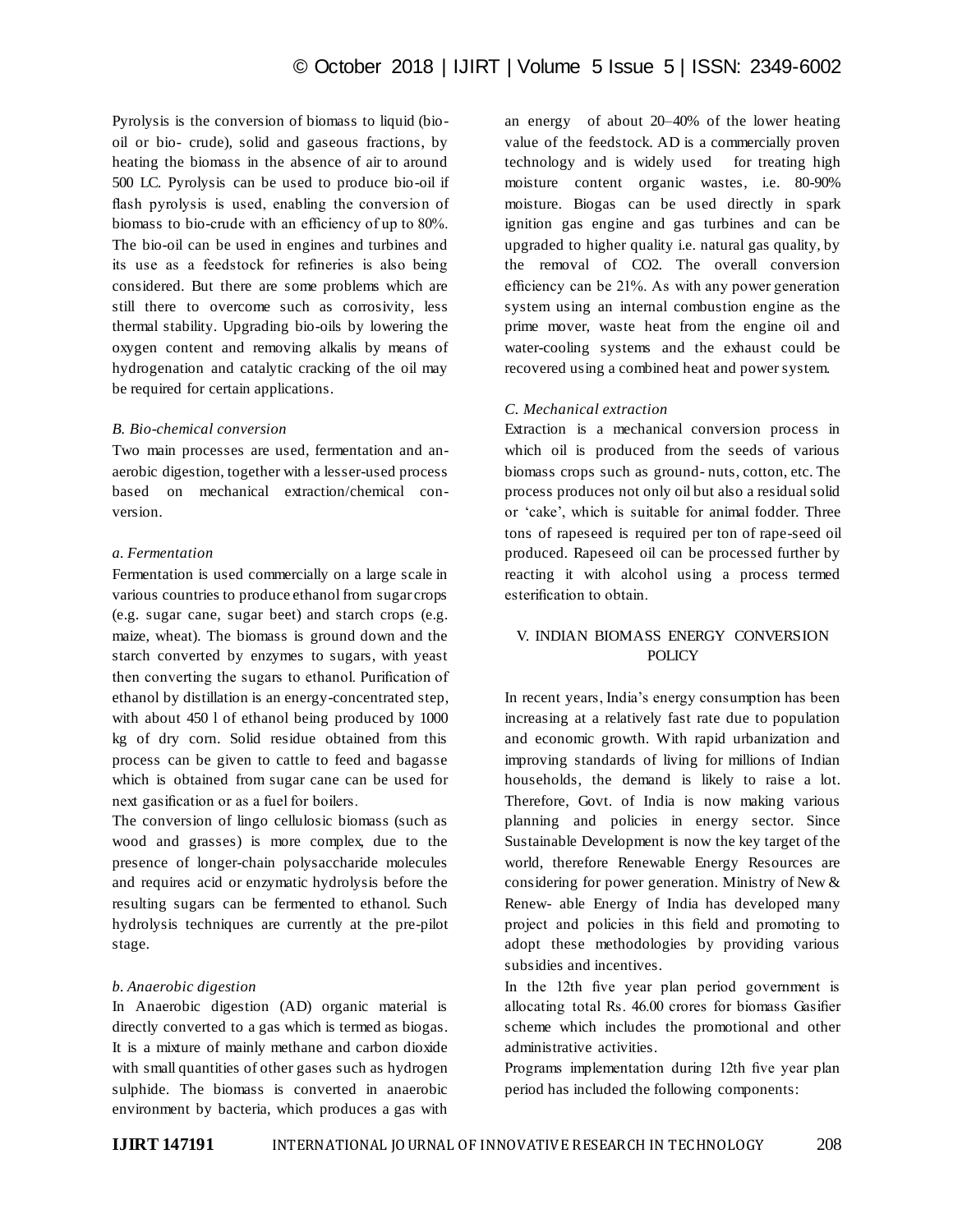- Off-grid/distributed power program based on Biomass Gasifier, to be implemented for rural areas to fill the unmet demand of electricity.
- 100% engines based on producer gas are supported at MW level in Biomass gasifier based grid connected power program.
- Boiler Turbine Generator (BTG) based on biomass, would be supported with maximum acceptable capacity of 2 MW.
- Programs also cover promotional activities, publicity, seminars/ training programs etc.

Indian Government providing many types of subsidies for promoting the growth of bio power market. They are making various patterns to attract investor in bio power market, in both types of schemes i.e. off grid and on grid. MNRE providing various types of subsidies for, private and government sector.

#### *A. Subsidy for generation based projects*

MNRE, Government of India, is administering a MNRE—UNDP/ GEF assisted Project on "Removal of Barriers to Biomass Power Generation in India". The objective of the Project is to increase the use of environmentally sustainable biomass power and cogenerations based technologies in the country and enhance electricity supply through renewable energy sources.

The proposals are invited by MNRE for establishment of Model Investment Projects (MIPs) based on gasification technology, which should be of minimum 1 MW capacity using 100% producer gas engines for generation of grid interactive power. The proposals of higher capacity can be considered on merit such as innovative technology configuration/power utilization pattern; economy of scale etc.

Financial supports are provided for MIPs based on installed capacity as per details given below :

- Grid connected power projects with 100%: Rs 150 lakh/MW producer gas engine of at least 500 KW each.
- Creation of infrastructure for fuel supply linkages, Rs 30 lakh/ MW evacuation of energy, biomass drying, utilization of char etc.
- 50% cost of the plant and machinery subject to max of Rs 20 lakh towards installation of Vapor

Absorption Machine (VAM) for cooling/chilling and steam generating system from waste heat.

#### *B. Subsidy for cogeneration based projects*

Scope of Co-generation by biomass is to meet the requirement of captive power and thermal power. The setting up of biomass co-generation projects (excluding bagasse co-generation) is to be promoted in industry, with at least 50% of power for confined use, and a stipulation for the surplus power to be selling to grid. This will amplify the use of nonconventional energy sources and conserve the use of fossil fuels such as natural gas, coal and oil.

*C. Central financial assistance and fiscal incentives* The Ministry of New and Renewable Energy (MNRE) provides Central Financial Assistance (CFA) in the form of capital subsidy and financial incentives to the biomass energy projects in India. CFA is fixed to the projects on the basis of installed capacity, energy production mode and its application etc. Economic support will be made accessible selectively through a transparent and competitive procedure.

The government provides a onetime capital subsidy based on the installed capacity of the project. The entire capital subsidy amount is transferred directly to the lead bank/lending financial institution for the purpose of offsetting the loan amount after winning commissioning of project. In case the project is situated by the promoters through their personal resources, the CFA would be transferred directly to promoters after thriving commissioning of the project.

# VI. INTERNATIONAL ACCEPTANCE OF BIOMASS

By the end of 2012, global bio-power capacity was approaching 83 GW, up 12% over 2011, with notable increases in some of the BRICS countries. Around 350 TW h of electricity was generated worldwide in 2012, a 5% increase over the previous year. Averaging national bio-power generation outputs over the phase 2010–2012, the United States had a significant lead, with Germany second, chased closely by Brazil and China, both of which are gaining ground quickly Almost 90% of biopower is generated with solid biomass fuels. Landfill gas,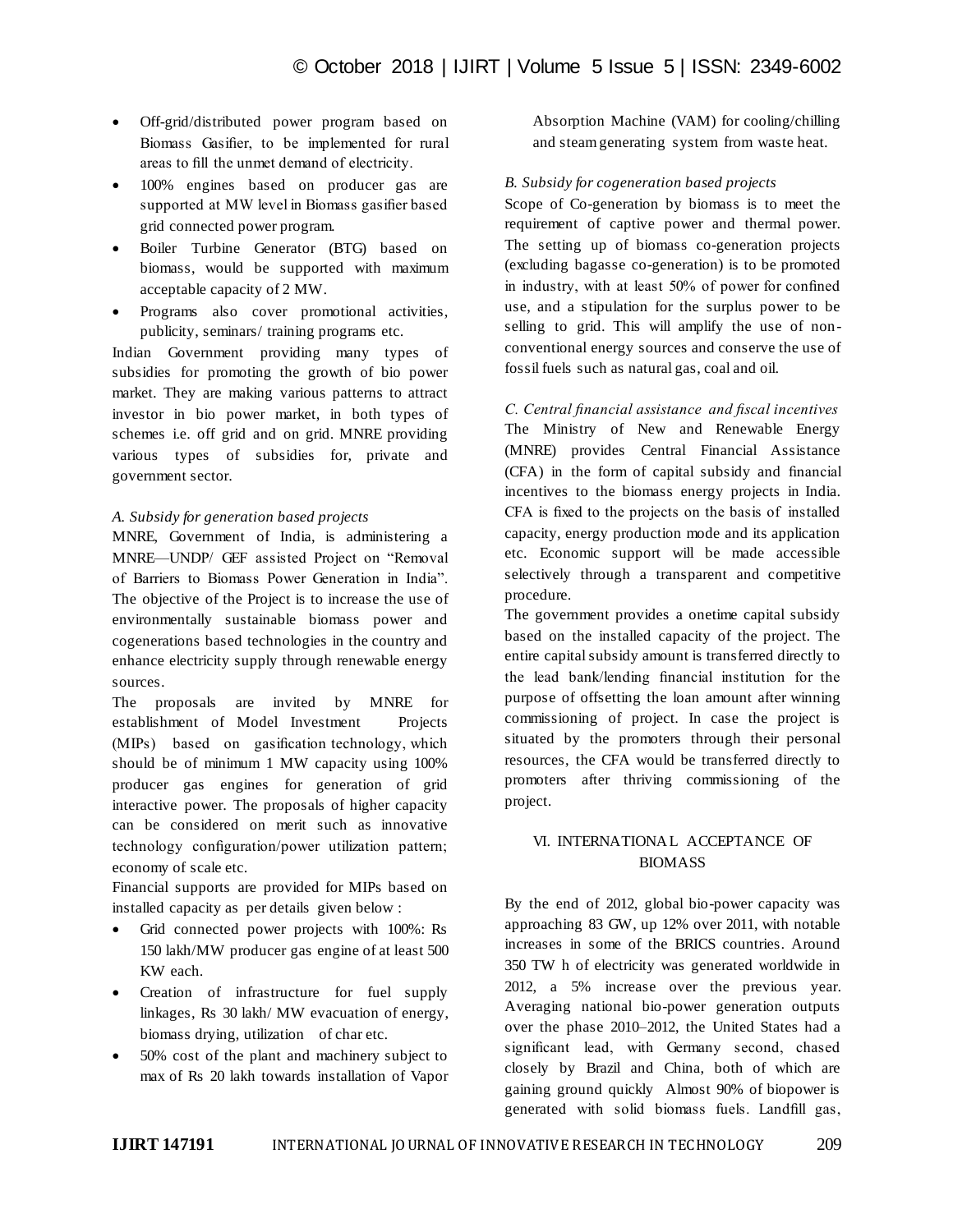biogas, synthesis gas (also known as syngas), and liquid biofuel are also usually used for bio-power generation and make up the remaining 10%.

In the United States, 100 bio-power projects (543 MW) came on line in 2012, bringing total capacity to 15 GW—about 18% of the global total 42 Net biopower generation increased from 60.5 TW h in 2011 to 65.0 TW h in 2012. Germany, Europe's leading bio- power producer, increased its generation by 11% to 41 TW h, with half of this coming from biogas plants. In Asia, China increased its capacity by around 14% to 8 GW by the end of 2012 and saw generation increase 21% to 36 TW h. Japan's capacity remained at 3.3 GW but generation declined 8% to 17.2 TW h. India leads the world in total capacity of small gasifiers for electricity generation, with a capacity exceeding 155 MW. At the end of 2012, India had approximately 1.3 GW of solid biomass and MSW-fired power capacity, as well as more than 2.7 GW of CHP capacities.

The biomass power plants market will grow throughout the world in the future. 3500 biomass power plants will be operational in 2020. This makes the growth of almost 50% in 8 years. Similar increment can be soon in the installed biomass power capacities as they will increase from 37.5 GWel at present to almost 55 GWel in 2020. The increasing subsidization of renew- able energies is the main reason for this growth internationally. Biomass has a special status among the renewable energies as generating energy from biomass can follow the demand—contrary to the energetic use of sun or wind. More and more countries want to increase their dependency on renewable energy sources for improve economy and environment. They are creating the necessary framework conditions for a fast growth of the biogas industry.

#### VII. CONCLUSIONS

A robust analysis of the resources and potential of biomass has been presented. It can be concluded that huge potential exist for exploration of available biomass in India to convert it to energy. Various resources in wide variety and different form of biomass are available in India. Diverse sources are there to obtain waste biomass e.g. agricultural waste, food wastes, industrial waste- waters generated in large volumes which hints the tendency to switch

over to non conventional source of energy. Agencies and industries are practicing the conversion of different waste biomass to energy in India and reported benefits from these. MNRE showed the huge potential data of installed capacity and surplus biomass. At present two major technologies are being used to convert biomass into energy; thermochemical and bio-chemical. Selection of conversion technologies for biomass depends upon the form in which the energy is required like combustion produce heat, mechanical, electricity energy; pyrolysis, fermentation and mechanical extraction produce liquid fuels suitable for use as transportation fuels etc. Gasification processed biomass to form syngas. Various projects related to biomass power generation are installed in various state of India for fulfill energy requirement by biomass gasification. The states are also generating power by baggase cogeneration which uses the waste of sugar mills. A number of power generation projects are already proved successful in India based on gasification based cogeneration rural electrification plants. These plants have not only solved the rural electrification problem for the remote villages, where infrastructural costs could have been quite high for conventional electrification, but also the power generation cost has also been relatively low. The prime motto of Govt. to provide the subsidy or providing financial assistance is to encourage the use of non conventional sources of energy, which helps in sustainable development of nation.

#### REFERENCES

- [1] Annual report 2013–14. Ministry of New and Renewable Energy.  $\langle \text{http://www.} \rangle$ mnre.gov.in/annualreport/2010\_11\_English/inde x.htm〉.
- [2] Ravindranath NH, Hall DO. Biomass energy and environment. Oxford: Oxford University Press; 1995.
- [3] Bhattacharyya SC. Energy access problem of the poor in India: is rural electrification a remedy? Energy Policy 2006;34:3387–97.
- [4] Pachauri S, Jiang L. The household energy transition in India and China. Energy Policy 2008;36:4022–35.
- [5] Kishore VVN, Bhandari PM, Gupta P. Biomass energy technologies for rural infrastructure and village power—opportunities and challenges in